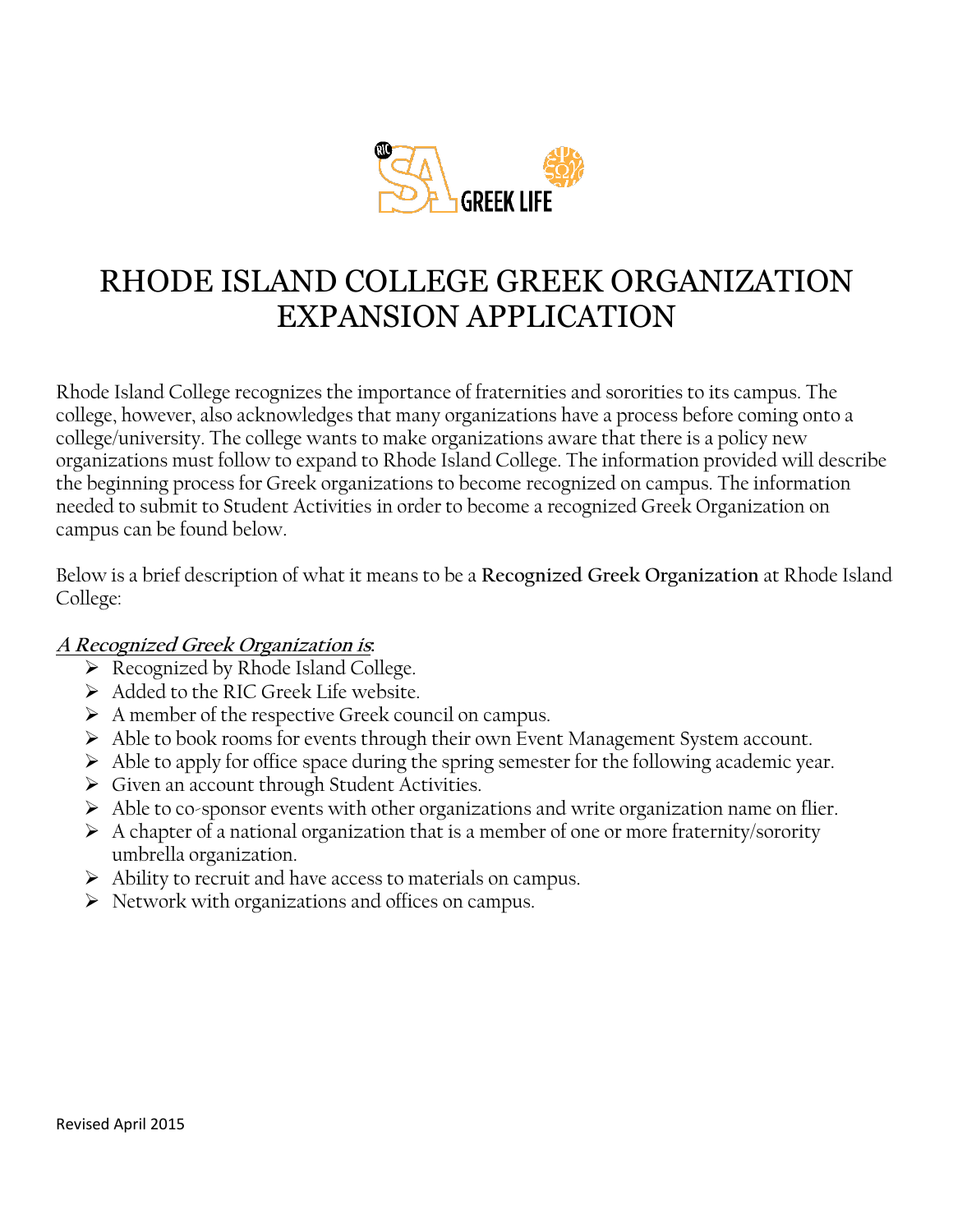Date of Application: \_\_\_\_\_\_\_\_\_\_\_\_\_\_

Organization:

**Please check off which of the following best describes your current status:**

- You are in a member of a Greek Lettered organization and transferred to RIC.
- Your organization has interested members/ interest group for your organization on campus.
- Your organization is interested in expanding.

Organization Headquarters Address:

| <b>Contact Person:</b> |  |  |  |
|------------------------|--|--|--|
| Phone Number:          |  |  |  |
| E-mail Address:        |  |  |  |

\_\_\_\_\_\_\_\_\_\_\_\_\_\_\_\_\_\_\_\_\_\_\_\_\_\_\_\_\_\_\_\_\_\_\_\_\_\_\_\_\_\_\_\_\_\_\_\_\_\_\_\_\_\_\_\_\_\_\_\_\_\_\_\_\_\_\_\_\_\_\_\_\_\_\_\_\_\_\_\_\_\_\_\_\_\_\_\_\_\_\_\_\_\_\_\_\_\_\_\_\_\_\_\_\_\_\_\_\_\_

Attached to the application, please include:

- o Letter of Intent & explanation of decision to expand at RIC include answers to the following:
	- o Number of current chapters in Northeast Region
	- o Number of alumni in the area
	- o Number of current colonies the organization is supporting
- o Copy of organization's Constitution
- o Copy of organization's Anti-Hazing Policy
- o Copy of organization's Risk Management Policy
- o Member Roster with current GPA (if applicable)
- o Strategy of expansion efforts
- o Requirements of organization for entity to be active
- o Content of colony development program (resources provided, staff committed to colony, timeline, educational content, etc.)

Please return the above information to:

Michael Giacalone Student Activities Program Coordinator Student Union- Student Activities Office Room 408 600 Mount Pleasant Ave Providence, RI 02908